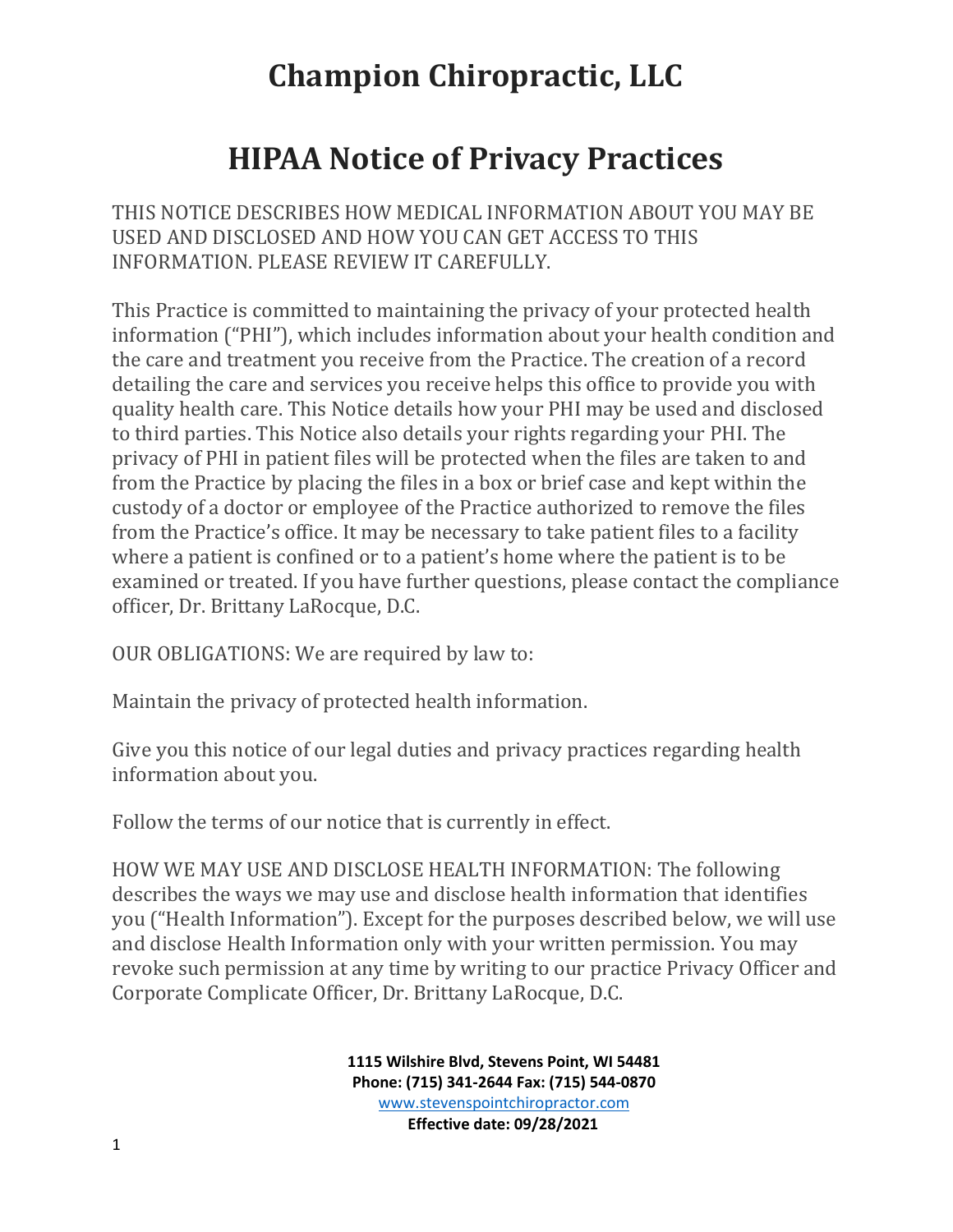For Treatment. We may use and disclose Health Information for your treatment and to provide you with treatment-related health care services. For example, we may disclose Health Information to doctors, technicians, or other personnel, including people outside our office, who are involved in your medical care and need the information to provide you with medical care.

For Payment. We may use and disclose Health Information so that we or others may bill and receive payment from you, an insurance company or a third party for the treatment and services you received. For example, we may give your health plan information about you so that they will pay for your treatment.

For Health Care Operations. We may use and disclose Health Information for health care operations purposes. These uses and disclosures are necessary to make sure that all of our patients receive quality care and to operate and manage our office. For example, we may use and disclose information to make sure the chiropractic care you receive is of the highest quality. We also may share information with other entities that have a relationship with you (for example, your health plan) for their health care operation activities.

Appointment Reminders, Treatment Alternatives and Health Related Benefits and Services. We may use and disclose Health Information to contact you to remind you that you have an appointment with us. We also may use and disclose Health Information to tell you about treatment alternatives or health-related benefits and services that may be of interest to you.

Individuals Involved in Your Care or Payment for Your Care. When appropriate, we may share Health Information with a person who is involved in your medical care or payment for your care, such as your family or a close friend. We also may notify your family about your location or general condition or disclose such information to an entity assisting in a disaster relief effort.

Research. Under certain circumstances, we may use and disclose Health Information for research. For example, a research project may involve comparing the health of patients who received one treatment to those who received another, for the same condition. Before we use or disclose Health Information for research, the project will go through a special approval process. Even without

> 1115 Wilshire Blvd, Stevens Point, WI 54481 Phone: (715) 341-2644 Fax: (715) 544-0870 www.stevenspointchiropractor.com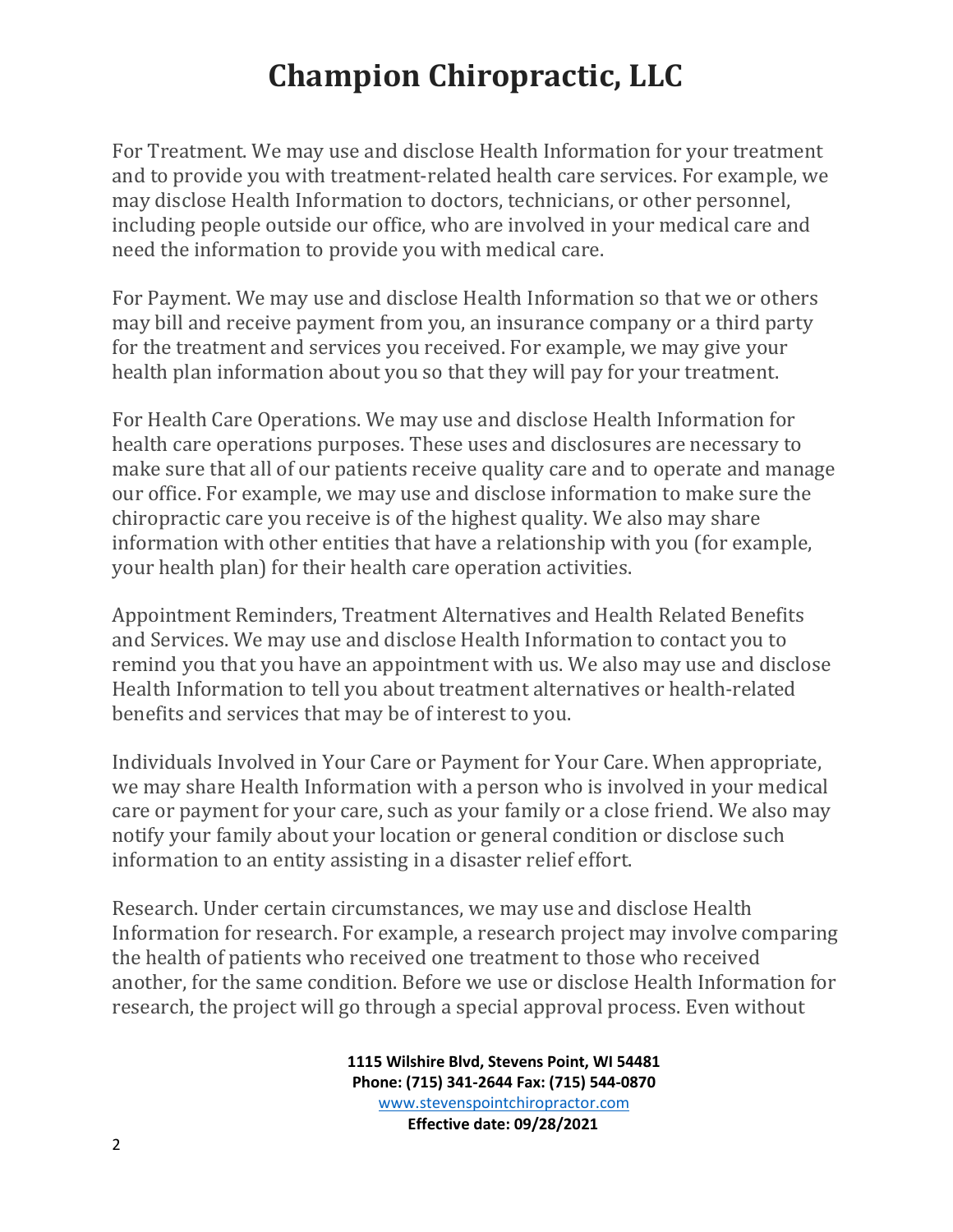special approval, we may permit researchers to look at records to help them identify patients who may be included in their research project or for other similar purposes, as long as they do not remove or take a copy of any Health Information.

#### SPECIAL SITUATIONS:

As Required by Law. We will disclose Health Information when required to do so by international, federal, state or local law.

To Avert a Serious Threat to Health or Safety. We may use and disclose Health Information when necessary to prevent a serious threat to your health and safety or the health and safety of the public or another person. Disclosures, however, will be made only to someone who may be able to help prevent the threat.

Business Associates. We may disclose Health Information to our business associates that perform functions on our behalf or provide us with services if the information is necessary for such functions or services. For example, we may use another company to perform billing services on our behalf. All of our business associates are obligated to protect the privacy of your information and are not allowed to use or disclose any information other than as specified in our contract.

Organ and Tissue Donation. If you are an organ donor, we may use or release Health Information to organizations that handle organ procurement or other entities engaged in procurement, banking or transportation of organs, eyes or tissues to facilitate organ, eye or tissue donation and transplantation.

Military and Veterans. If you are a member of the armed forces, we may release Health Information as required by military command authorities. We also may release Health Information to the appropriate foreign military authority if you are a member of a foreign military.

Workers' Compensation. We may release Health Information for workers' compensation or similar programs. These programs provide benefits for workrelated injuries or illness.

> 1115 Wilshire Blvd, Stevens Point, WI 54481 Phone: (715) 341-2644 Fax: (715) 544-0870 www.stevenspointchiropractor.com Effective date: 09/28/2021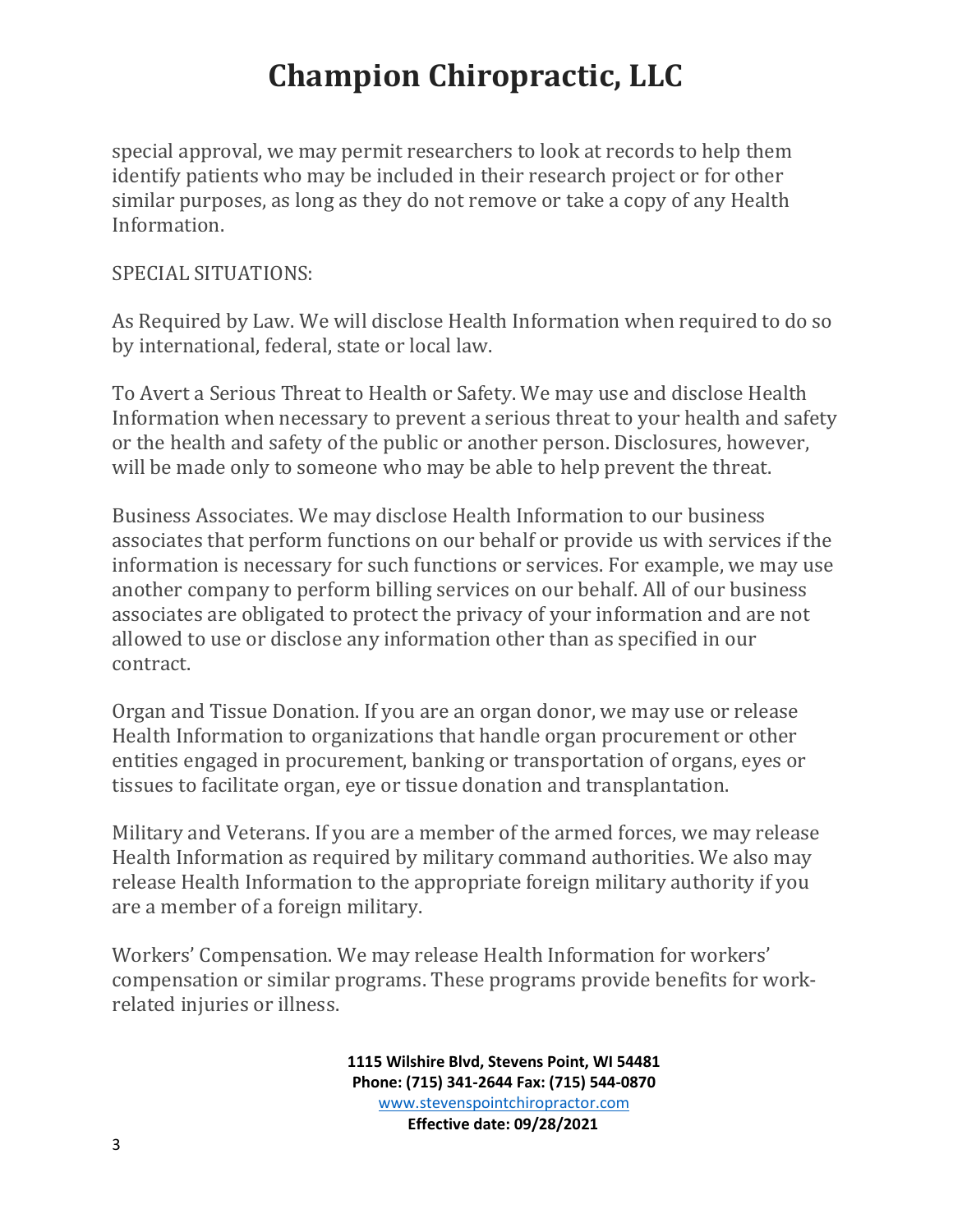Public Health Risks. We may disclose Health Information for public health activities. These activities generally include disclosures to prevent or control disease, injury or disability; report births and deaths; report child abuse or neglect; report reactions to medications or problems with products; notify people of recalls of products they may be using; a person who may have been exposed to a disease or may be at risk for contracting or spreading a disease or condition; and the appropriate government authority if we believe a patient has been the victim of abuse, neglect or domestic violence. We will only make this disclosure if you agree or when required or authorized by law.

Health Oversight Activities. We may disclose Health Information to a health oversight agency for activities authorized by law. These oversight activities include, for example, audits, investigations, inspections, and licensure. These activities are necessary for the government to monitor the health care system, government programs, and compliance with civil rights laws.

Data Breach Notification Purposes. We may use or disclose your Protected Health Information to provide legally required notices of unauthorized access to or disclosure of your health information.

Lawsuits and Disputes. If you are involved in a lawsuit or a dispute, we may disclose Health Information in response to a court or administrative order. We also may disclose Health Information in response to a subpoena, discovery request, or other lawful process by someone else involved in the dispute, but only if efforts have been made to tell you about the request or to obtain an order protecting the information requested.

Law Enforcement. We may release Health Information if asked by a law enforcement official if the information is: (1) in response to a court order, subpoena, warrant, summons or similar process; (2) limited information to identify or locate a suspect, fugitive, material witness, or missing person; (3) about the victim of a crime even if, under certain very limited circumstances, we are unable to obtain the person's agreement; (4) about a death we believe may be the result of criminal conduct; (5) about criminal conduct on our premises; and (6) in an emergency to report a crime, the location of the crime or victims, or the identity, description or location of the person who committed the crime.

> 1115 Wilshire Blvd, Stevens Point, WI 54481 Phone: (715) 341-2644 Fax: (715) 544-0870

www.stevenspointchiropractor.com Effective date: 09/28/2021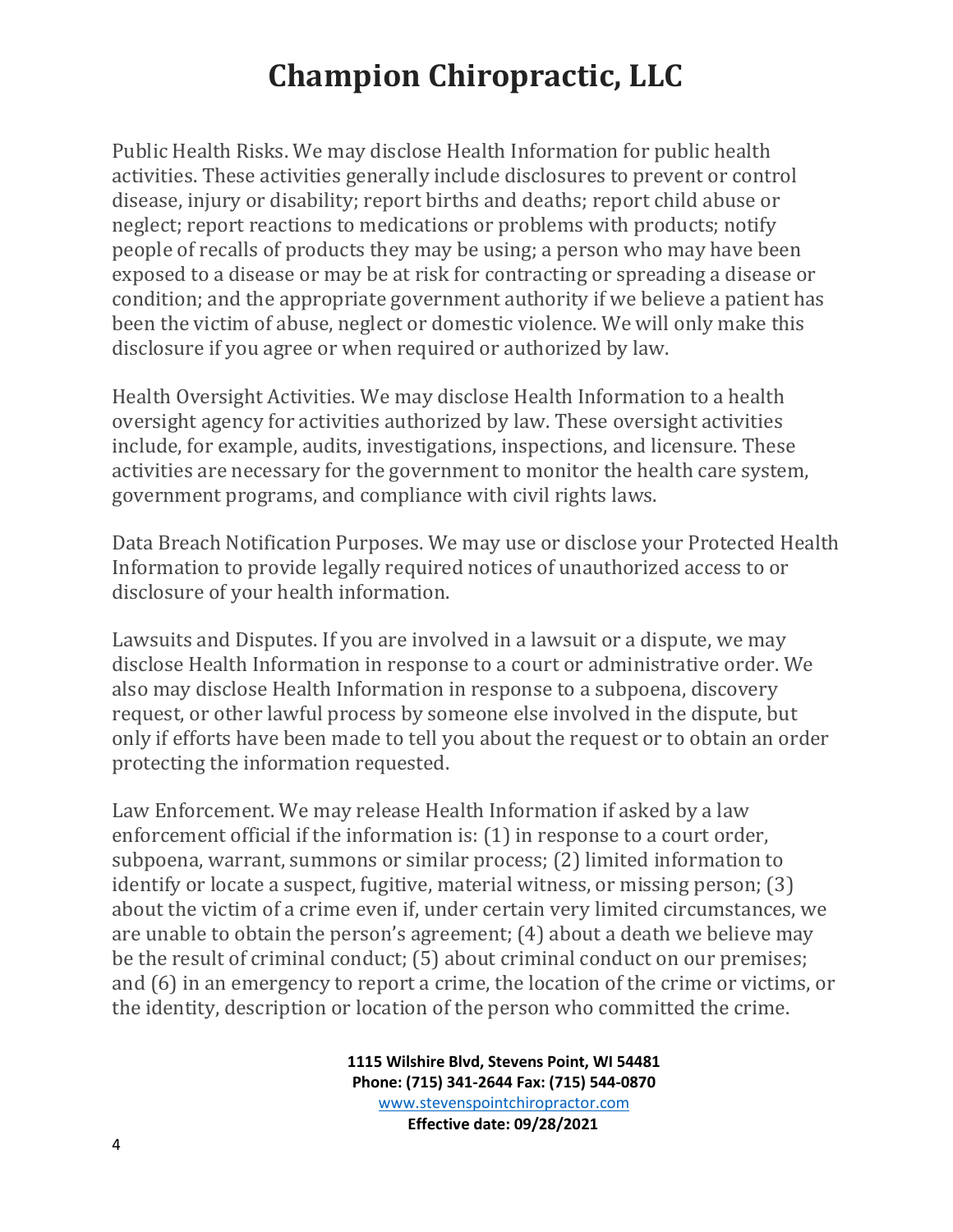Coroners, Medical Examiners and Funeral Directors. We may release Health Information to a coroner or medical examiner. This may be necessary, for example, to identify a deceased person or determine the cause of death. We also may release Health Information to funeral directors as necessary for their duties.

National Security and Intelligence Activities. We may release Health Information to authorized federal officials for intelligence, counter-intelligence, and other national security activities authorized by law.

Protective Services for the President and Others. We may disclose Health Information to authorized federal officials so they may provide protection to the President, other authorized persons or foreign heads of state or to conduct special investigations.

Inmates or Individuals in Custody. If you are an inmate of a correctional institution or under the custody of a law enforcement official, we may release Health Information to the correctional institution or law enforcement official. This release would be if necessary: (1) for the institution to provide you with health care; (2) to protect your health and safety or the health and safety of others; or (3) the safety and security of the correctional institution.

#### USES AND DISCLOSURES THAT REQUIRE US TO GIVE YOU AN OPPORTUNITY TO **OBJECT**

Individuals Involved in Your Care or Payment for Your Care. Unless you object, we may disclose to a member of your family, a relative, a close friend or any other person you identify, your Protected Health Information that directly relates to that person's involvement in your health care. If you are unable to agree or object to such a disclosure, we may disclose such information as necessary if we determine that it is in your best interest based on our professional judgment.

Disaster Relief. We may disclose your Protected Health Information to disaster relief organizations that seek your Protected Health Information to coordinate your care, or notify family and friends of your location or condition in a disaster. We will provide you with an opportunity to agree or object to such a disclosure whenever we practically can do so.

> 1115 Wilshire Blvd, Stevens Point, WI 54481 Phone: (715) 341-2644 Fax: (715) 544-0870 www.stevenspointchiropractor.com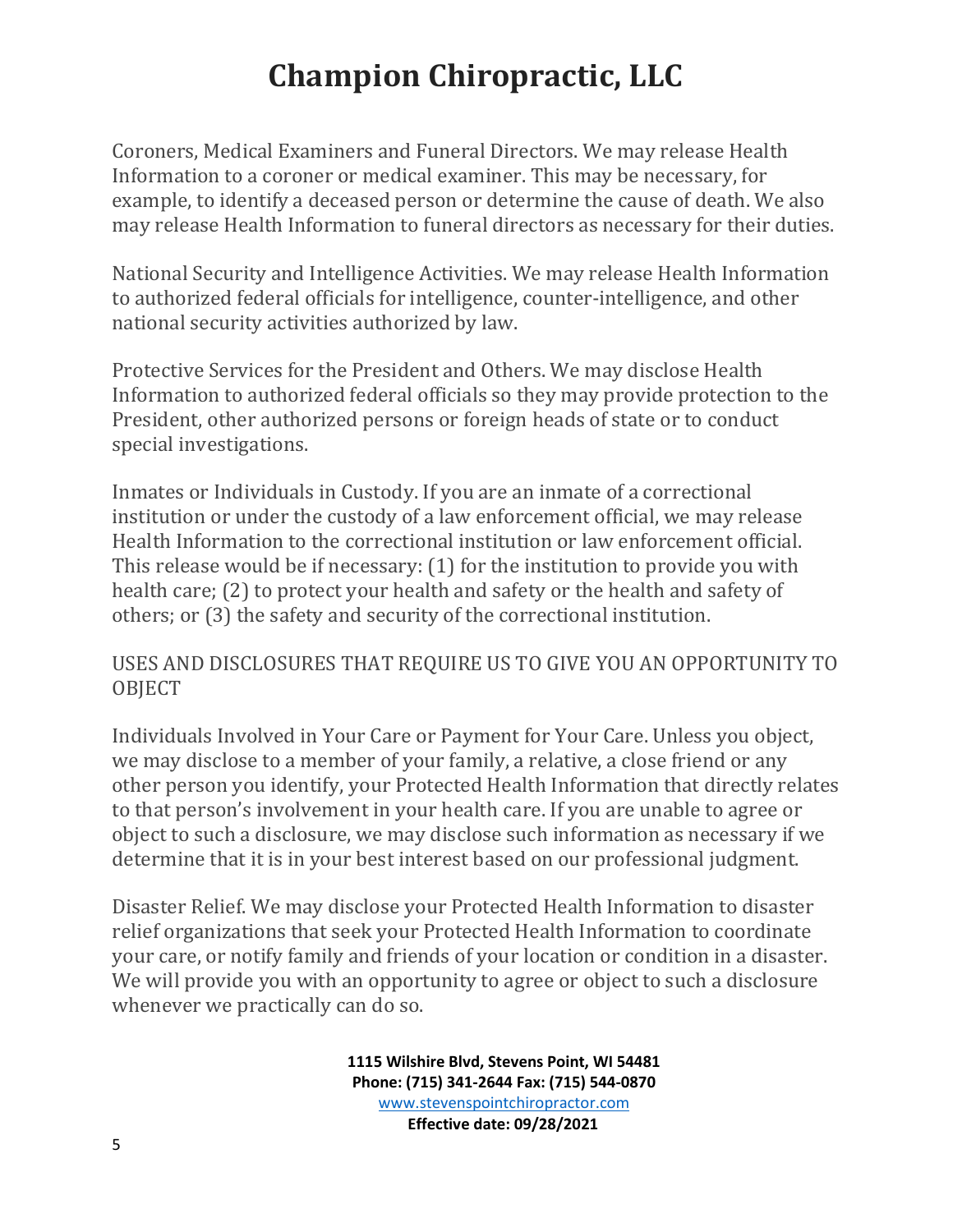#### YOUR WRITTEN AUTHORIZATION IS REQUIRED FOR OTHER USES AND **DISCLOSURES**

The following uses and disclosures of your Protected Health Information will be made only with your written authorization:

1. Uses and disclosures of Protected Health Information for marketing purposes; and

2. Disclosures that constitute a sale of your Protected Health Information.

Other uses and disclosures of Protected Health Information not covered by this Notice or the laws that apply to us will be made only with your written authorization. If you do give us an authorization, you may revoke it at any time by submitting a written revocation to our Privacy Officer and we will no longer disclose Protected Health Information under the authorization. But disclosure that we made in reliance on your authorization before you revoked it will not be affected by the revocation.

YOUR RIGHTS: You have the following rights regarding Health Information we have about you:

Right to Inspect and Copy. You have a right to inspect and copy Health Information that may be used to make decisions about your care or payment for your care. This includes medical and billing records, other than psychotherapy notes. To inspect and copy this Health Information, you must make your request, in writing, to Dr. Brittany LaRocque, D.C., Clinic Director, Champion Chiropractic, LLC. We have up to 30 days to make your Protected Health Information available to you and we may charge you a reasonable fee for the costs of copying, mailing or other supplies associated with your request. We may not charge you a fee if you need the information for a claim for benefits under the Social Security Act or any other state of federal needs-based benefit program. We may deny your request in certain limited circumstances. If we do deny your request, you have the right to have the denial reviewed by a licensed healthcare professional who was not directly involved in the denial of your request, and we will comply with the outcome of the review.

> 1115 Wilshire Blvd, Stevens Point, WI 54481 Phone: (715) 341-2644 Fax: (715) 544-0870 www.stevenspointchiropractor.com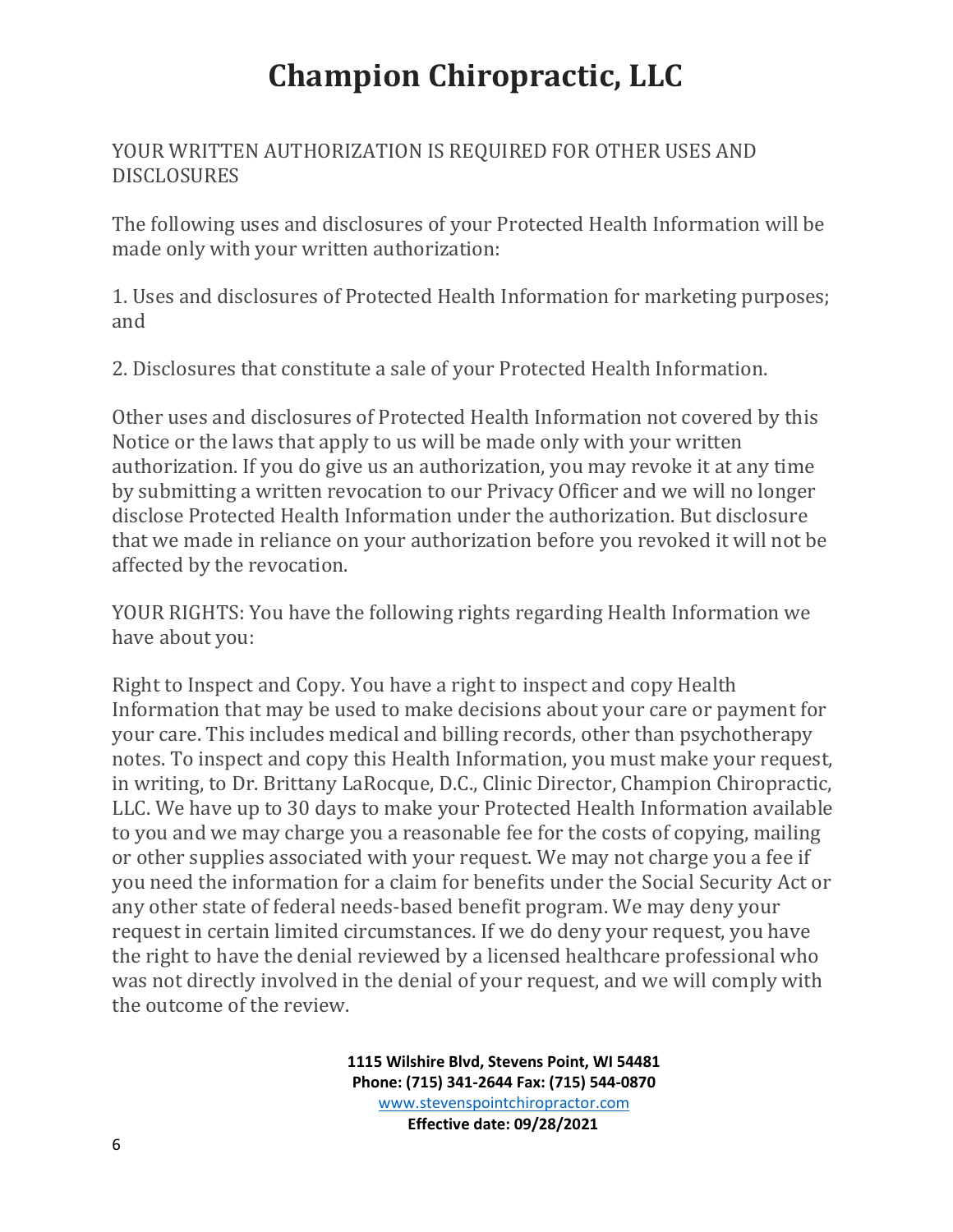Right to an Electronic Copy of Electronic Medical Records. If your Protected Health Information is maintained in an electronic format (known as an electronic medical record or an electronic health record), you have the right to request that an electronic copy of your record be given to you or transmitted to another individual or entity. We will make every effort to provide access to your Protected Health Information in the form or format you request, if it is readily producible in such form or format. If the Protected Health Information is not readily producible in the form or format you request your record will be provided in either our standard electronic format or if you do not want this form or format, a readable hard copy form. We may charge you a reasonable, costbased fee for the labor associated with transmitting the electronic medical record.

Right to Get Notice of a Breach. You have the right to be notified upon a breach of any of your unsecured Protected Health Information.

Right to Amend. If you feel that Health Information we have is incorrect or incomplete, you may ask us to amend the information. You have the right to request an amendment for as long as the information is kept by or for our office. To request an amendment, you must make your request, in writing, to Dr. Brittany LaRocque, D.C., Clinic Director, Champion Chiropractic, LLC.

Right to an Accounting of Disclosures. You have the right to request a list of certain disclosures we made of Health Information for purposes other than treatment, payment and health care operations or for which you provided written authorization. To request an accounting of disclosures, you must make your request, in writing, to Dr. Brittany LaRocque, D.C., Clinic Director, Champion Chiropractic, LLC.

Right to Request Restrictions. You have the right to request a restriction or limitation on the Health Information we use or disclose for treatment, payment, or health care operations. You also have the right to request a limit on the Health Information we disclose to someone involved in your care or the payment for your care, like a family member or friend. For example, you could ask that we not share information about a particular diagnosis or treatment with your spouse. To request a restriction, you must make your request, in writing, to Dr. Brittany

> 1115 Wilshire Blvd, Stevens Point, WI 54481 Phone: (715) 341-2644 Fax: (715) 544-0870

www.stevenspointchiropractor.com Effective date: 09/28/2021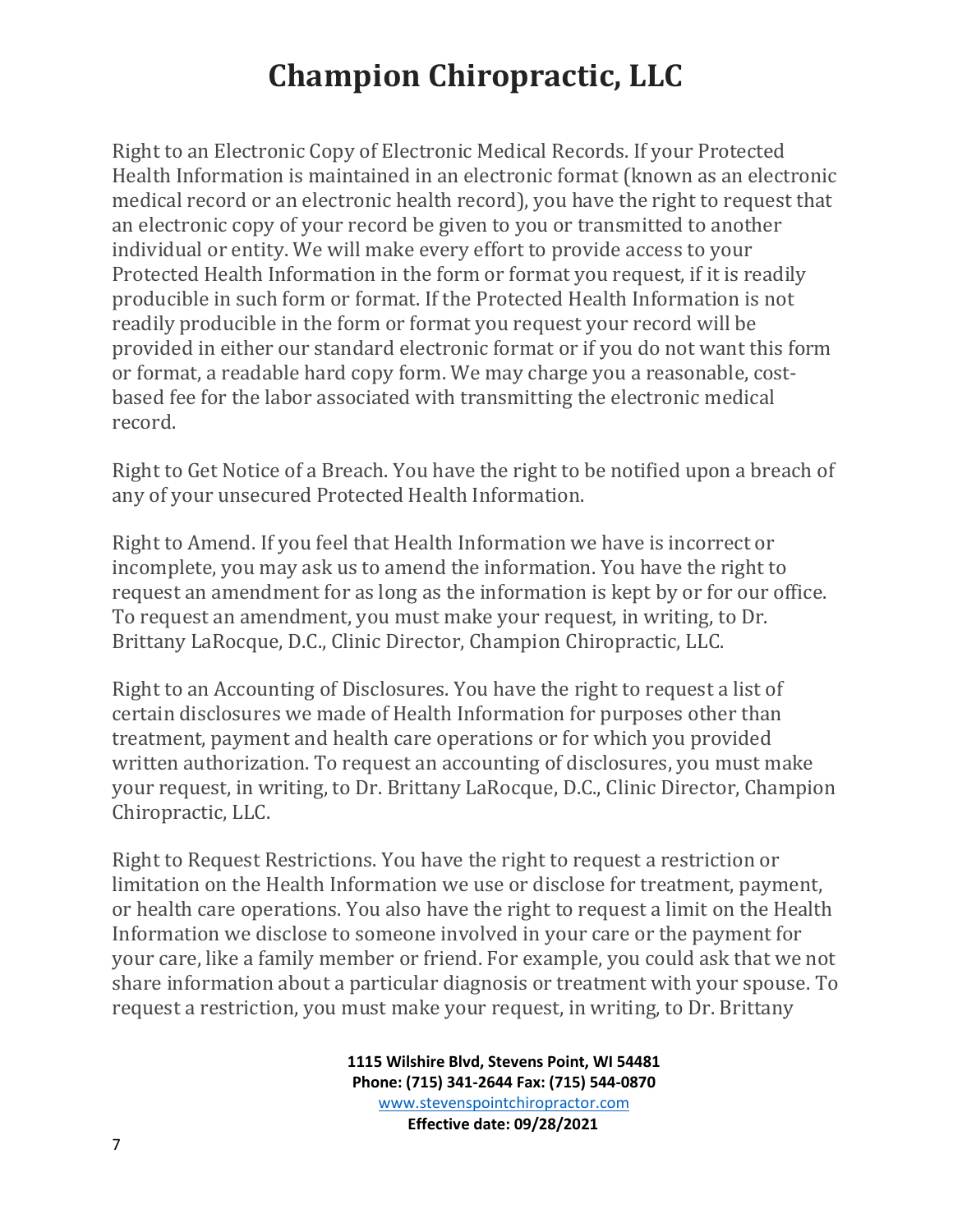LaRocque, D.C., Clinic Director, Champion Chiropractic, LLC. We are not required to agree to your request unless you are asking us to restrict the use and disclosure of your Protected Health Information to a health plan for payment or health care operation purposes and such information you wish to restrict pertains solely to a health care item or service for which you have paid us "outof-pocket" in full. If we agree, we will comply with your request unless the information is needed to provide you with emergency treatment.

Out-of-Pocket-Payments. If you paid out-of-pocket (or in other words, you have requested that we not bill your health plan) in full for a specific item or service, you have the right to ask that your Protected Health Information with respect to that item or service not be disclosed to a health plan for purposes of payment or health care operations, and we will honor that request.

Right to Request Confidential Communications. You have the right to request that we communicate with you about medical matters in a certain way or at a certain location. For example, you can ask that we only contact you by mail or at work. To request confidential communications, you must make your request, in writing, to Dr. Brittany LaRocque, D.C., Clinic Director, Champion Chiropractic, LLC. Your request must specify how or where you wish to be contacted. We will accommodate reasonable requests.

Right to a Paper Copy of This Notice. You have the right to a paper copy of this notice. You may ask us to give you a copy of this notice at any time. Even if you have agreed to receive this notice electronically, you are still entitled to a paper copy of this notice. A summary of this policy is available at our web site, www.stevenspointchiropractor.com. If you would like a full copy of our HIPAA Notice of Privacy Practices, or to obtain a paper copy of this notice, make a written request to Dr. Brittany LaRocque, D.C.

CHANGES TO THIS NOTICE: We reserve the right to change this notice and make the new notice apply to Health Information we already have as well as any information we receive in the future. The notice will contain the effective date on the bottom of every page.

> 1115 Wilshire Blvd, Stevens Point, WI 54481 Phone: (715) 341-2644 Fax: (715) 544-0870 www.stevenspointchiropractor.com Effective date: 09/28/2021